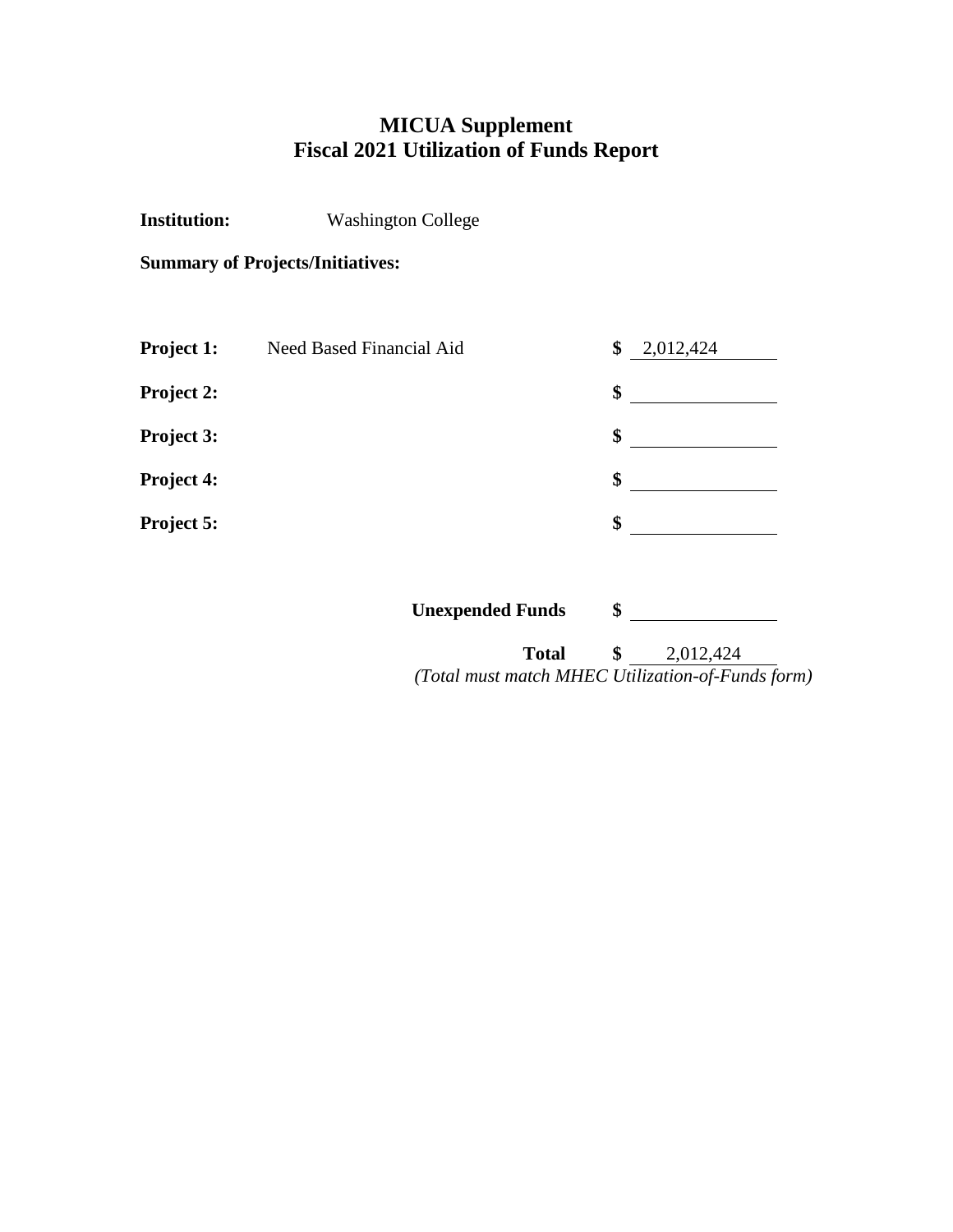# **MICUA Supplement Fiscal 2021 Utilization of Funds Report**

## **DETAILED PROJECT DESCRIPTIONS**

(Use a Separate Sheet for Each Project/Initiative)

**Institution:** Washington College

**Project #1:** Need Based Financial Aid (10-904125)

**Project Budget:** \$2,012,424

## **Detailed description of project/initiative:**

This project allowed Washington College to continue to provide need based financial aid to Maryland residents. The College had a budget of approximately \$14 million for need based financial aid for Maryland residents. The Sellinger Funds allocated to this project allowed the College to continue to offer \$14 million in need based financial aid.

### **Describe how Maryland was served by this project/initiative:**

Need based financial aid helps make college more affordable, which in turn, serves Maryland in several ways. Aid helps to increase the level of education among Maryland residents, and to improve their competitiveness in the labor market. Furthermore, it decreases the amount of debt college graduates have and lessens the chance that a college graduate will default on student loans. This project directly supports the goals set forth for Access, Success and Innovation in the 2017-2021 State Plan for Postsecondary Education: Student Success with Less Debt.

### **Describe process of project evaluation/assessment:**

Washington College carefully tracks the level of indebtedness of its students as well as the loan-default rates of its graduates. The College also tracks how well it meets the needs of its incoming and continuing students. These metrics allow the College to evaluate the effectiveness of its need based financial aid, particularly from alumni. The success of this project is based on the reduced debt levels, reduced loan-default rates, greater success in recruiting students with need, and greater levels of giving.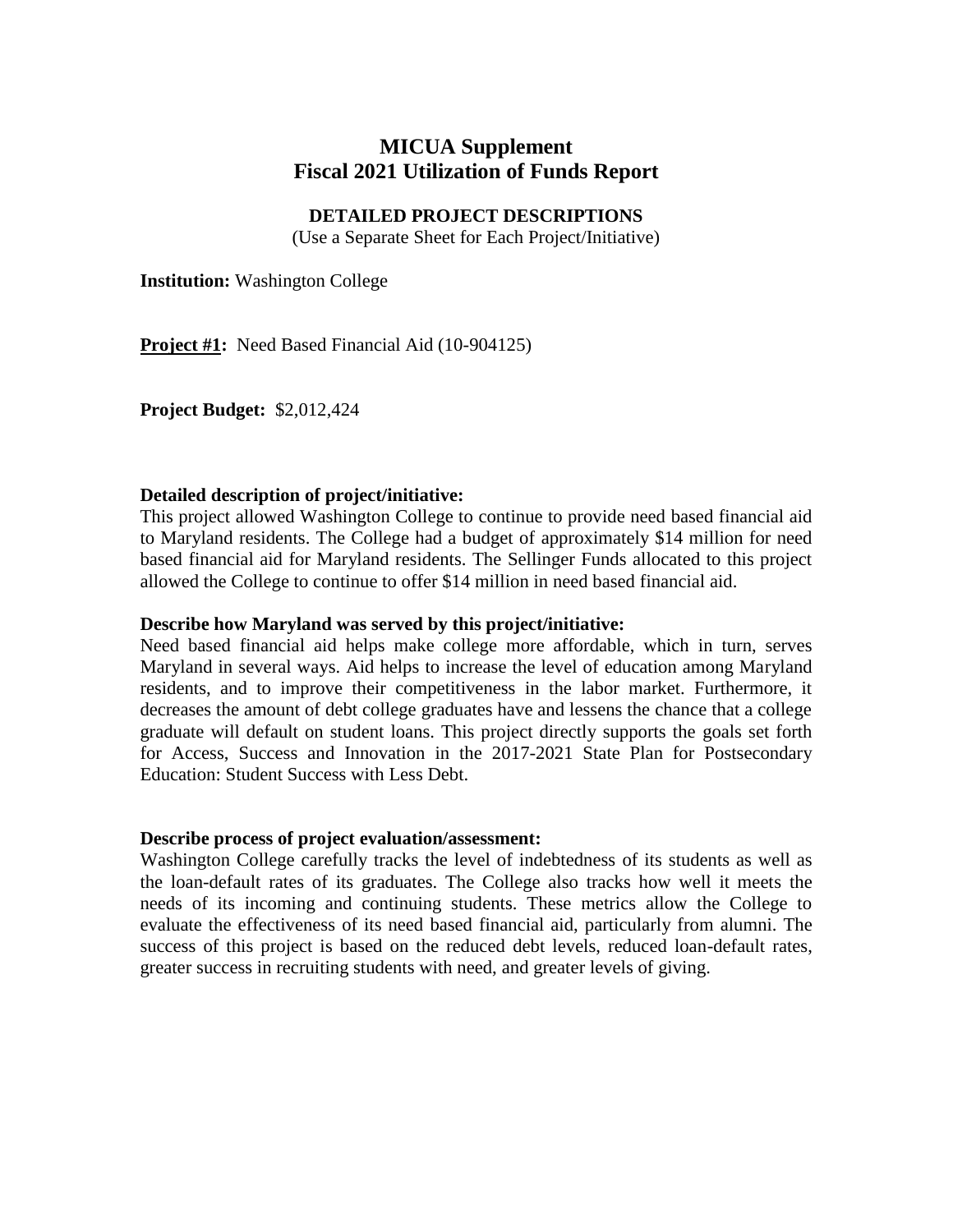# **MICUA Supplement Fiscal 2022 Intended Use of Funds Report**

**Institution:** Washington College

**Summary of Projects/Initiatives:** 

| Project 1:        | Need Based Financial Aid | \$<br>2,424,959 |
|-------------------|--------------------------|-----------------|
| <b>Project 2:</b> |                          | \$              |
| Project 3:        |                          | \$              |
| Project 4:        |                          | \$              |
| Project 5:        |                          | \$              |

**Total \$** 2,424,959 *(Total must match MHEC Intended Use Report)*